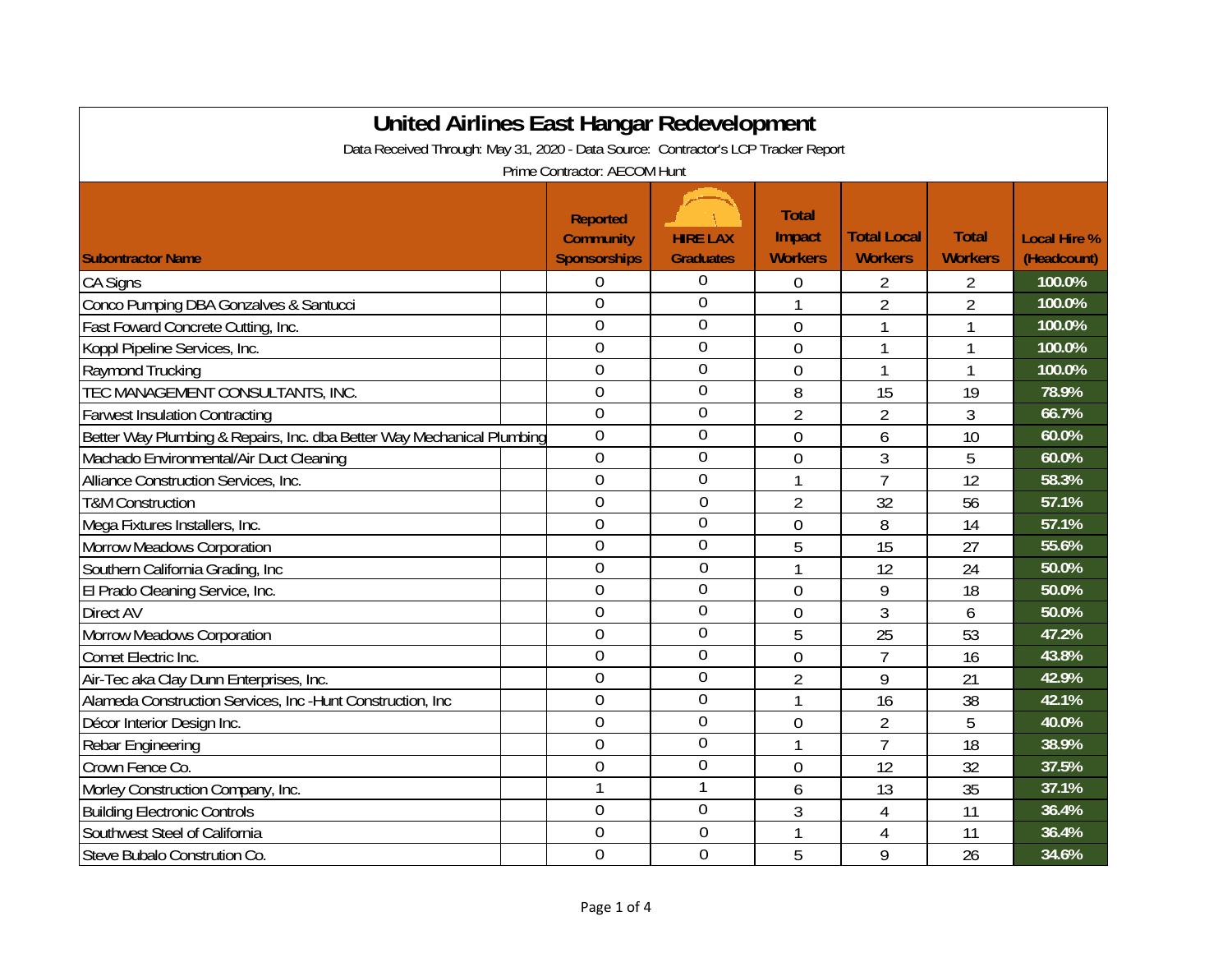| <b>United Airlines East Hangar Redevelopment</b>                                   |                     |                  |                |                    |                |                     |  |
|------------------------------------------------------------------------------------|---------------------|------------------|----------------|--------------------|----------------|---------------------|--|
| Data Received Through: May 31, 2020 - Data Source: Contractor's LCP Tracker Report |                     |                  |                |                    |                |                     |  |
| Prime Contractor: AECOM Hunt                                                       |                     |                  |                |                    |                |                     |  |
|                                                                                    |                     |                  |                |                    |                |                     |  |
|                                                                                    | <b>Reported</b>     |                  | <b>Total</b>   |                    |                |                     |  |
|                                                                                    | <b>Community</b>    | <b>HIRE LAX</b>  | Impact         | <b>Total Local</b> | <b>Total</b>   | <b>Local Hire %</b> |  |
| <b>Subontractor Name</b>                                                           | <b>Sponsorships</b> | <b>Graduates</b> | <b>Workers</b> | <b>Workers</b>     | <b>Workers</b> | (Headcount)         |  |
| ISEC, Inc.                                                                         | $\overline{0}$      | $\overline{0}$   | $\overline{0}$ | 6                  | 18             | 33.3%               |  |
| Gec2, Inc                                                                          | $\theta$            | $\overline{0}$   | $\mathbf{1}$   |                    | 3              | 33.3%               |  |
| GGG Demolition, Inc. aka Miller Environmental                                      | $\overline{0}$      | $\overline{0}$   | $\overline{2}$ | 13                 | 41             | 31.7%               |  |
| Environmental Construction Group, Inc.                                             | $\theta$            | $\overline{0}$   | $\overline{4}$ | 9                  | 30             | 30.0%               |  |
| The Culver Group, Inc.                                                             | $\overline{0}$      | $\overline{0}$   | 3              | 3                  | 10             | 30.0%               |  |
| <b>Badger Daylighting Corp</b>                                                     | $\overline{0}$      | $\mathbf 0$      | $\overline{0}$ | $\overline{2}$     | $\overline{7}$ | 28.6%               |  |
| Industrial High Voltage                                                            | $\overline{0}$      | $\overline{0}$   | $\overline{0}$ | $\overline{2}$     | $\overline{7}$ | 28.6%               |  |
| C.A. Buchen Corp                                                                   | $\overline{0}$      | $\mathbf 0$      | $\mathbf 0$    | $\overline{4}$     | 15             | 26.7%               |  |
| CSI Electrical Contractors, Inc.                                                   | $\overline{0}$      | $\overline{0}$   | $\overline{2}$ | $\overline{7}$     | 27             | 25.9%               |  |
| Power One LLC                                                                      | $\overline{0}$      | $\overline{0}$   | 1              | 8                  | 31             | 25.8%               |  |
| Lawrence W. Rosine Co.                                                             | $\overline{0}$      | $\overline{0}$   | $\overline{0}$ | $\overline{2}$     | 8              | 25.0%               |  |
| Penhall Company                                                                    | $\overline{0}$      | $\overline{0}$   | $\mathbf{1}$   | $\overline{2}$     | 8              | 25.0%               |  |
| Hixson Backhoe                                                                     | $\overline{0}$      | $\overline{0}$   | $\overline{0}$ | 1                  | 4              | 25.0%               |  |
| R.J. Lalonde, Inc.                                                                 | $\overline{0}$      | $\overline{0}$   | 1              | 1                  | 4              | 25.0%               |  |
| <b>ACCO Engineered Systems</b>                                                     | $\overline{0}$      | $\overline{0}$   | $\overline{0}$ | $\overline{1}$     | 29             | 24.1%               |  |
| <b>MSL Electric</b>                                                                | $\mathbf 0$         | $\mathbf 0$      | 1              | 3                  | 13             | 23.1%               |  |
| <b>Griffith Company</b>                                                            | $\overline{0}$      | $\mathbf 0$      | 12             | 28                 | 136            | 20.6%               |  |
| 3531 Trucking Inc.                                                                 | $\overline{0}$      | $\overline{0}$   | 0              | $\overline{2}$     | 10             | 20.0%               |  |
| Hector Marroquin dba Hectors Roofing                                               | $\overline{0}$      | $\overline{0}$   | $\mathbf 0$    | $\overline{2}$     | 10             | 20.0%               |  |
| Nold's Equipment                                                                   | $\overline{0}$      | $\overline{0}$   | 1              | 1                  | 5              | 20.0%               |  |
| Condon-Johnson & Associates Inc.                                                   | $\overline{0}$      | $\overline{0}$   | 1              | 9                  | 46             | 19.6%               |  |
| ABC Resources, Inc.                                                                | $\overline{0}$      | $\overline{0}$   | $\overline{0}$ | $\overline{2}$     | 11             | 18.2%               |  |
| <b>JLS Concrete Pumping</b>                                                        | $\overline{0}$      | $\mathbf 0$      | $\mathbf 0$    | 1                  | 6              | 16.7%               |  |
| Star Hardware                                                                      | $\overline{0}$      | $\mathbf 0$      | $\overline{0}$ | 1                  | 6              | 16.7%               |  |
| Diversified Production Services, Inc.                                              | $\mathbf 0$         | $\mathbf 0$      | 1              | $\overline{1}$     | 45             | 15.6%               |  |
| Matrix Environmental, Inc.                                                         | $\overline{0}$      | $\overline{0}$   | $\overline{0}$ | $\overline{2}$     | 15             | 13.3%               |  |
| Cablemasters                                                                       | $\theta$            | $\overline{0}$   | 0              | 1                  | 8              | 12.5%               |  |
| J Colavin & Son, Inc.                                                              | $\overline{0}$      | $\overline{0}$   | $\overline{0}$ | 1                  | 8              | 12.5%               |  |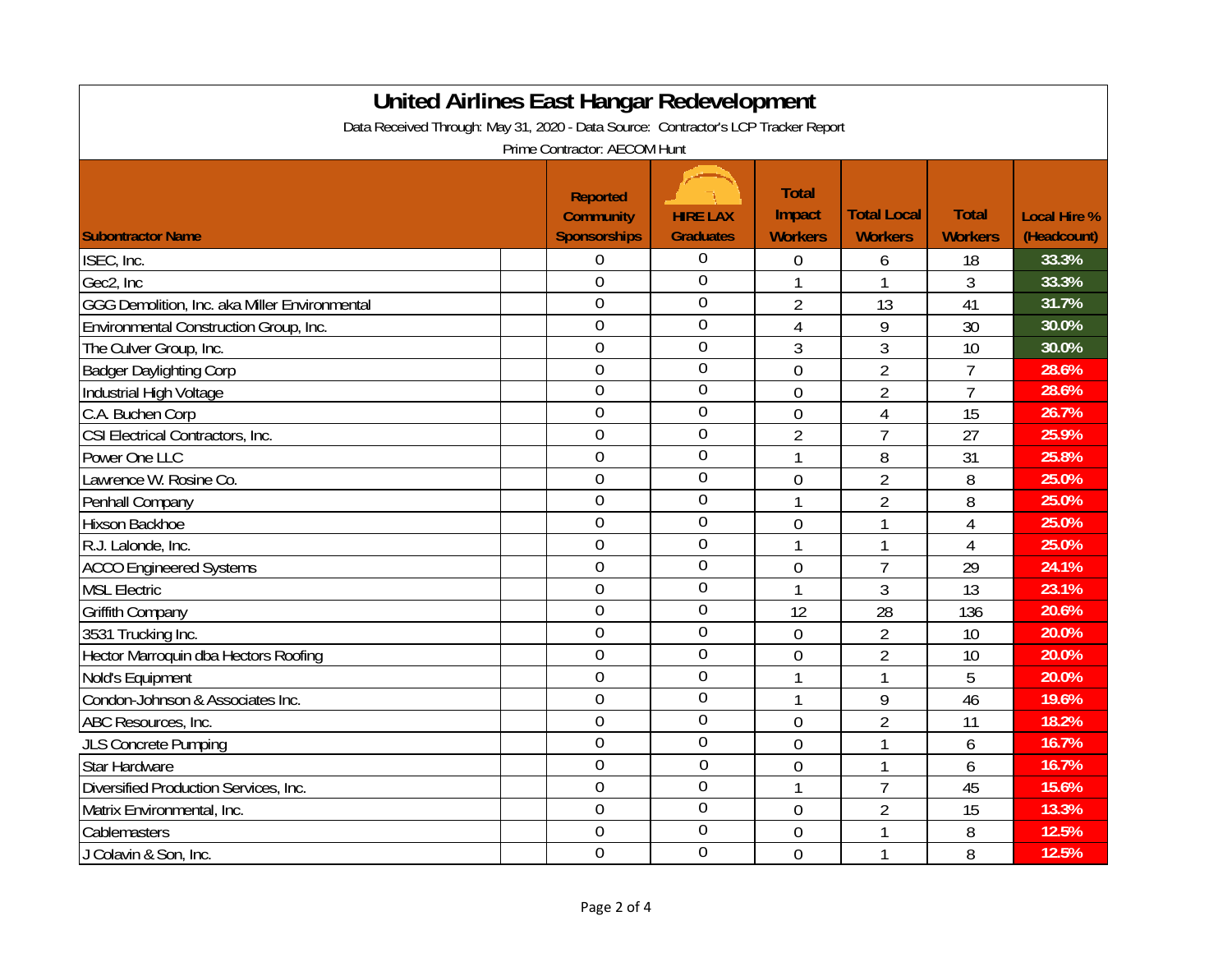| <b>United Airlines East Hangar Redevelopment</b><br>Data Received Through: May 31, 2020 - Data Source: Contractor's LCP Tracker Report |            |                                                            |                                     |                                          |                                      |                                |                                    |
|----------------------------------------------------------------------------------------------------------------------------------------|------------|------------------------------------------------------------|-------------------------------------|------------------------------------------|--------------------------------------|--------------------------------|------------------------------------|
| Prime Contractor: AECOM Hunt                                                                                                           |            |                                                            |                                     |                                          |                                      |                                |                                    |
| <b>Subontractor Name</b>                                                                                                               |            | <b>Reported</b><br><b>Community</b><br><b>Sponsorships</b> | <b>HIRE LAX</b><br><b>Graduates</b> | <b>Total</b><br>Impact<br><b>Workers</b> | <b>Total Local</b><br><b>Workers</b> | <b>Total</b><br><b>Workers</b> | <b>Local Hire %</b><br>(Headcount) |
| Service West, Inc.                                                                                                                     |            | 0                                                          | $\boldsymbol{0}$                    | 0                                        | 5                                    | 52                             | 9.6%                               |
| Pavement Recycling Systems, Inc.                                                                                                       |            | $\overline{0}$                                             | $\overline{0}$                      | $\overline{0}$                           | 1                                    | 11                             | 9.1%                               |
| J & M Concrete Contractors, Inc aka Jezowski & Markel Contractors, Inc                                                                 |            | $\overline{0}$                                             | $\overline{0}$                      | $\overline{0}$                           | $\overline{2}$                       | 24                             | 8.3%                               |
| Savala Equipment Company                                                                                                               |            | $\overline{0}$                                             | $\overline{0}$                      | $\overline{0}$                           | 1                                    | 15                             | 6.7%                               |
| C Below Inc                                                                                                                            |            | $\overline{0}$                                             | $\overline{0}$                      | 1                                        | 1                                    | 25                             | 4.0%                               |
| Guida Surveying, Inc.                                                                                                                  |            | $\overline{0}$                                             | $\overline{0}$                      | $\overline{0}$                           | $\overline{0}$                       | 14                             | 0.0%                               |
| PCI, Inc.                                                                                                                              |            | $\overline{0}$                                             | $\mathbf 0$                         | $\overline{0}$                           | $\overline{0}$                       | 13                             | 0.0%                               |
| RED HAWK FENCE AND ENVIRONMENTAL SERVICES dba Red Hawk F                                                                               |            | $\overline{0}$                                             | $\mathbf 0$                         | $\overline{0}$                           | $\mathbf 0$                          | 13                             | 0.0%                               |
| Chief Engineering Co.                                                                                                                  |            | $\overline{0}$                                             | $\overline{0}$                      | $\overline{0}$                           | $\overline{0}$                       | 10                             | 0.0%                               |
| Cal Empire Engineering Inc                                                                                                             |            | $\overline{0}$                                             | $\overline{0}$                      | $\overline{0}$                           | $\overline{0}$                       | 9                              | 0.0%                               |
| <b>Concrete Coring</b>                                                                                                                 |            | $\overline{0}$                                             | $\overline{0}$                      | $\overline{0}$                           | $\overline{0}$                       | 8                              | 0.0%                               |
| <b>Connor Concrete Cutting and Coring</b>                                                                                              |            | $\overline{0}$                                             | $\overline{0}$                      | $\overline{0}$                           | $\overline{0}$                       | $\overline{7}$                 | 0.0%                               |
| Performance Contracting, Inc.                                                                                                          |            | $\overline{0}$                                             | $\overline{0}$                      | $\overline{0}$                           | $\overline{0}$                       | 6                              | 0.0%                               |
| Site Scan aka RMA Group                                                                                                                |            | $\overline{0}$                                             | $\overline{0}$                      | $\overline{0}$                           | $\overline{0}$                       | 6                              | 0.0%                               |
| Southcoast Acoustical interiors, Inc                                                                                                   |            | $\overline{0}$                                             | $\overline{0}$                      | $\overline{0}$                           | $\mathbf 0$                          | 6                              | 0.0%                               |
| West Coast Fire Protection, Inc.                                                                                                       |            | $\mathbf 0$                                                | $\mathbf 0$                         | $\overline{0}$                           | $\mathbf 0$                          | 6                              | 0.0%                               |
| California PumpCrete Inc aka California Pump Crete Inc.                                                                                |            | $\overline{0}$                                             | $\overline{0}$                      | $\overline{0}$                           | $\mathbf 0$                          | 5                              | 0.0%                               |
| Newman Backhoe Service, Inc.                                                                                                           |            | $\mathbf 0$                                                | $\overline{0}$                      | $\overline{0}$                           | $\mathbf{0}$                         | 5                              | 0.0%                               |
| McKeon Door West                                                                                                                       |            | $\overline{0}$                                             | $\overline{0}$                      | $\overline{0}$                           | $\overline{0}$                       | $\overline{4}$                 | 0.0%                               |
| <b>Secsol DBA Security Solution</b>                                                                                                    |            | $\overline{0}$                                             | $\overline{0}$                      | $\overline{0}$                           | $\overline{0}$                       | $\overline{4}$                 | 0.0%                               |
| BCH Crane LLC aka Bob Hill Hydraulic Crane Rental                                                                                      |            | $\overline{0}$                                             | $\overline{0}$                      | $\overline{0}$                           | $\overline{0}$                       | 3                              | 0.0%                               |
| Dunkel Bros Macninery Moving Inc                                                                                                       |            | $\overline{0}$                                             | $\overline{0}$                      | $\overline{0}$                           | $\overline{0}$                       | $\overline{3}$                 | 0.0%                               |
| Letner Roofing                                                                                                                         | <b>NEW</b> | $\mathbf 0$                                                | $\mathbf 0$                         | $\overline{0}$                           | $\overline{0}$                       | 3                              | 0.0%                               |
| Orange County Plastering Company, Inc.                                                                                                 |            | $\overline{0}$                                             | $\mathbf{0}$                        | $\overline{0}$                           | $\overline{0}$                       | 3                              | 0.0%                               |
| Wiz Air Inc. DBA Equal Air Balance Company                                                                                             |            | $\mathbf 0$                                                | $\mathbf 0$                         | $\overline{0}$                           | $\overline{0}$                       | 3                              | 0.0%                               |
| A-Gas US aka Rapid Recovery                                                                                                            |            | $\overline{0}$                                             | $\overline{0}$                      | $\overline{0}$                           | $\mathbf{0}$                         | $\overline{2}$                 | 0.0%                               |
| <b>Dinamic Modular Construction</b>                                                                                                    |            | 0                                                          | $\overline{0}$                      | $\mathbf 0$                              | $\mathbf{0}$                         | 2                              | 0.0%                               |
| <b>G&amp;G Door Products</b>                                                                                                           |            | $\overline{0}$                                             | $\theta$                            | $\overline{0}$                           | $\overline{0}$                       | $\overline{2}$                 | 0.0%                               |